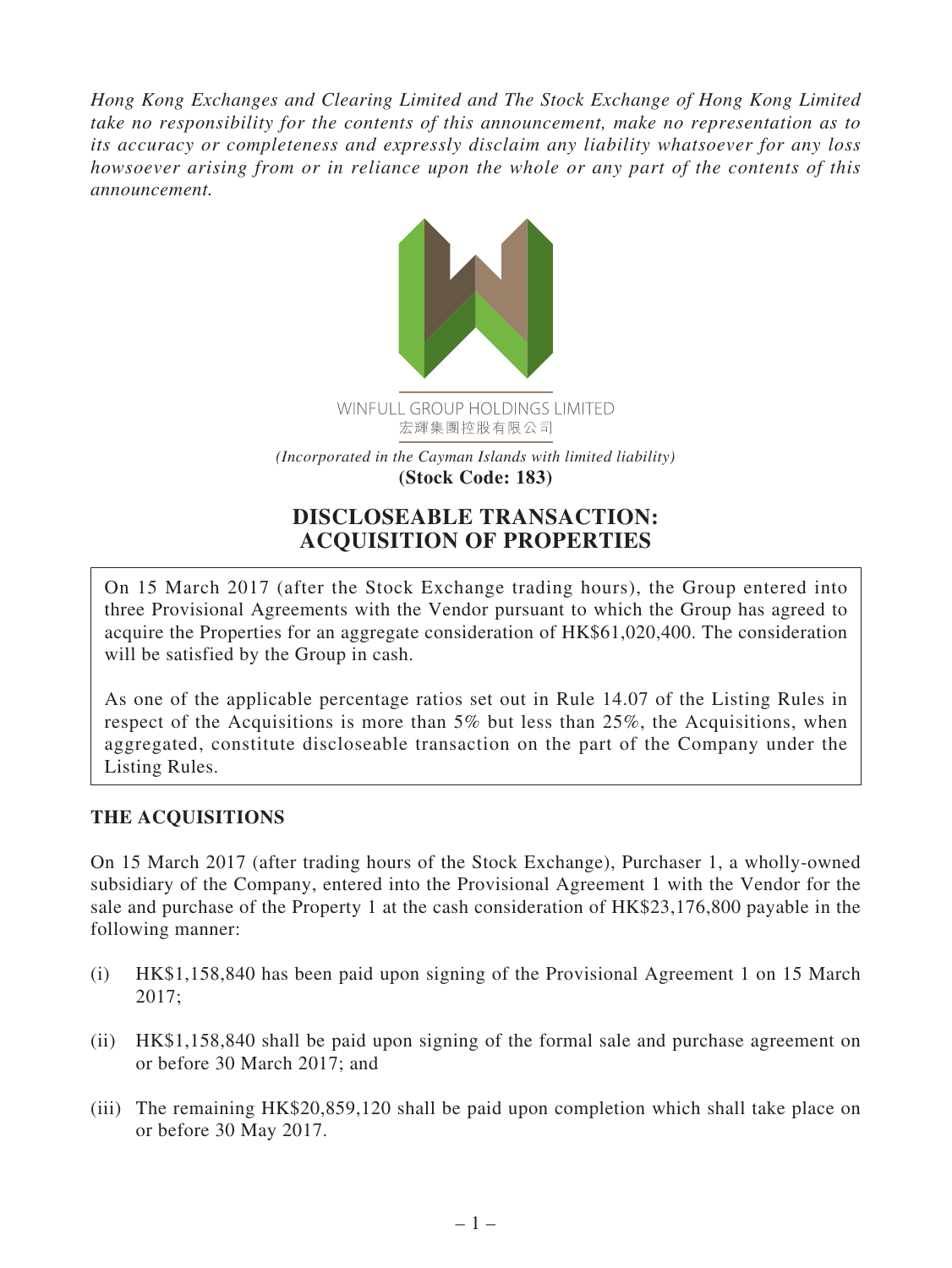On 15 March 2017 (after trading hours of the Stock Exchange), Purchaser 2, a wholly-owned subsidiary of the Company, entered into the Provisional Agreement 2 with the Vendor for the sale and purchase of the Property 2 at the cash consideration of HK\$13,127,600 payable in the following manner:

- (i) HK\$656,380 has been paid upon signing of the Provisional Agreement 2 on 15 March 2017;
- (ii) HK\$656,380 shall be paid upon signing of the formal sale and purchase agreement on or before 30 March 2017; and
- (iii) The remaining HK\$11,814,840 shall be paid upon completion which shall take place on or before 30 May 2017.

On 15 March 2017 (after trading hours of the Stock Exchange), Purchaser 3, a wholly-owned subsidiary of the Company, entered into the Provisional Agreement 3 with the Vendor for the sale and purchase of the Property 3 at the cash consideration of HK\$24,716,000 payable in the following manner:

- (i) HK\$1,235,800 has been paid upon signing of the Provisional Agreements on 15 March 2017;
- (ii) HK\$1,235,800 shall be paid upon signing of the formal sale and purchase agreement on or before 30 March 2017; and
- (iii) The remaining HK\$22,244,400 shall be paid upon completion which shall take place on or before 30 May 2017.

The aggregate consideration for the Acquisitions is HK\$61,020,400 which was arrived at after arm's length negotiations between the parties to the Provisional Agreements through estate agent and has been/will be satisfied by internal resources of the Group.

To the best knowledge, information and belief of the Directors after having made all reasonable enquiries, the Vendor is an investment holding company and together with its ultimate beneficial owner(s) are third parties independent of and not connected with the Company and any of its connected persons within the meaning of the Listing Rules. The Vendor confirms that it and its associates (as defined under the Listing Rules) do not hold any Shares or equity interests, whether directly or indirectly, in the Share capital of the Company.

To the best information, knowledge and belief of the Directors, the Properties have not been leased by the Vendor before and hence no income has been derived from the Properties in the two financial years immediately preceding the date of the Provisional Agreements.

Pursuant to the terms of the Provisional Agreements, the sale and purchase of all the Properties shall be completed simultaneously.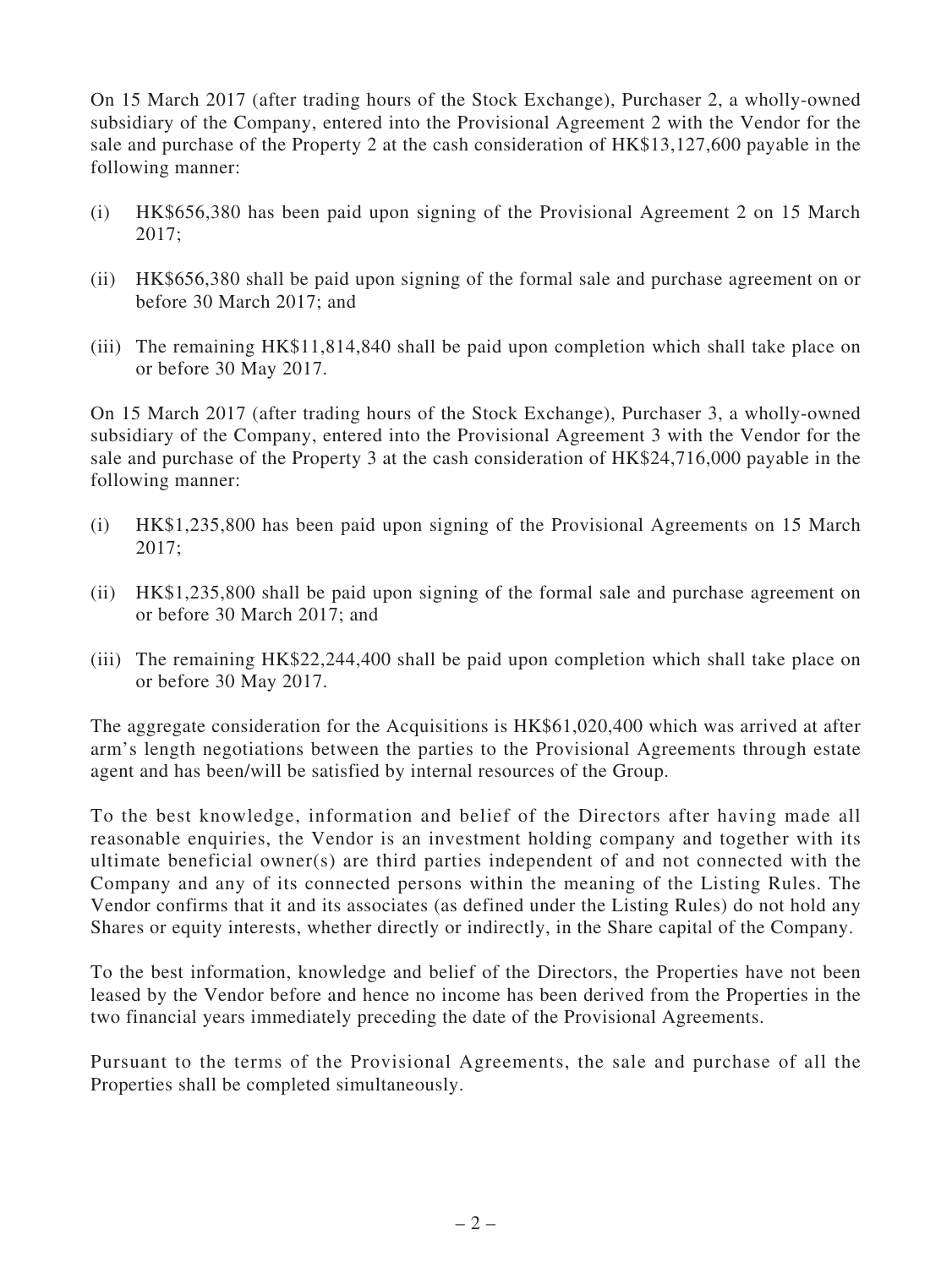### **REASONS FOR THE ACQUISITIONS**

The Group is principally engaged in property investment and trading, property development and provision of renovation services.

The Directors are optimistic about the prospect of the Hong Kong office market. The Directors considered that the Acquisition represents an investment opportunity in Hong Kong office market and the Group will benefit from the long term appreciation of the price in commercial offices in Hong Kong.

The Properties are situated in an office building in Hong Kong's prime commercial district with a gross area of 4,123 square feet. After Completion, the Board intends to lease out the Properties which will provide future stable income for the Group. The terms of the Provisional Agreements were determined on normal commercial terms through arm's length negotiation with the parties. The Directors consider the terms of the Provisional Agreements (including the consideration) are fair and reasonable and in the interest of the Company and the Shareholders as a whole.

#### **LISTING RULES IMPLICATION**

As one of the applicable percentage ratios set out in Rule 14.07 of the Listing Rules in respect of the Acquisitions is more than 5% but less than 25%, the Acquisitions, when aggregated, constitute discloseable transaction on the part of the Company under the Listing Rules.

#### **DEFINITIONS**

In this announcement, the following expressions have the meanings set out below unless the context requires otherwise.

| "Acquisitions" | the proposed acquisitions of the Properties by the Purchasers<br>pursuant to the Provisional Agreements                                                                              |
|----------------|--------------------------------------------------------------------------------------------------------------------------------------------------------------------------------------|
| "Board"        | board of Directors                                                                                                                                                                   |
| "Company"      | Winfull Group Holdings Limited, a company incorporated in<br>the Cayman Islands with limited liability and whose issued<br>Shares are listed on the main board of the Stock Exchange |
| "Completion"   | the completion of the Acquisitions in accordance with the<br>terms and conditions of the Provisional Agreements                                                                      |
| "Directors"    | the directors of the Company                                                                                                                                                         |
| "Group"        | the Company and its subsidiaries                                                                                                                                                     |
| "Hong Kong"    | the Hong Kong Special Administrative Region of the<br>People's Republic of China                                                                                                     |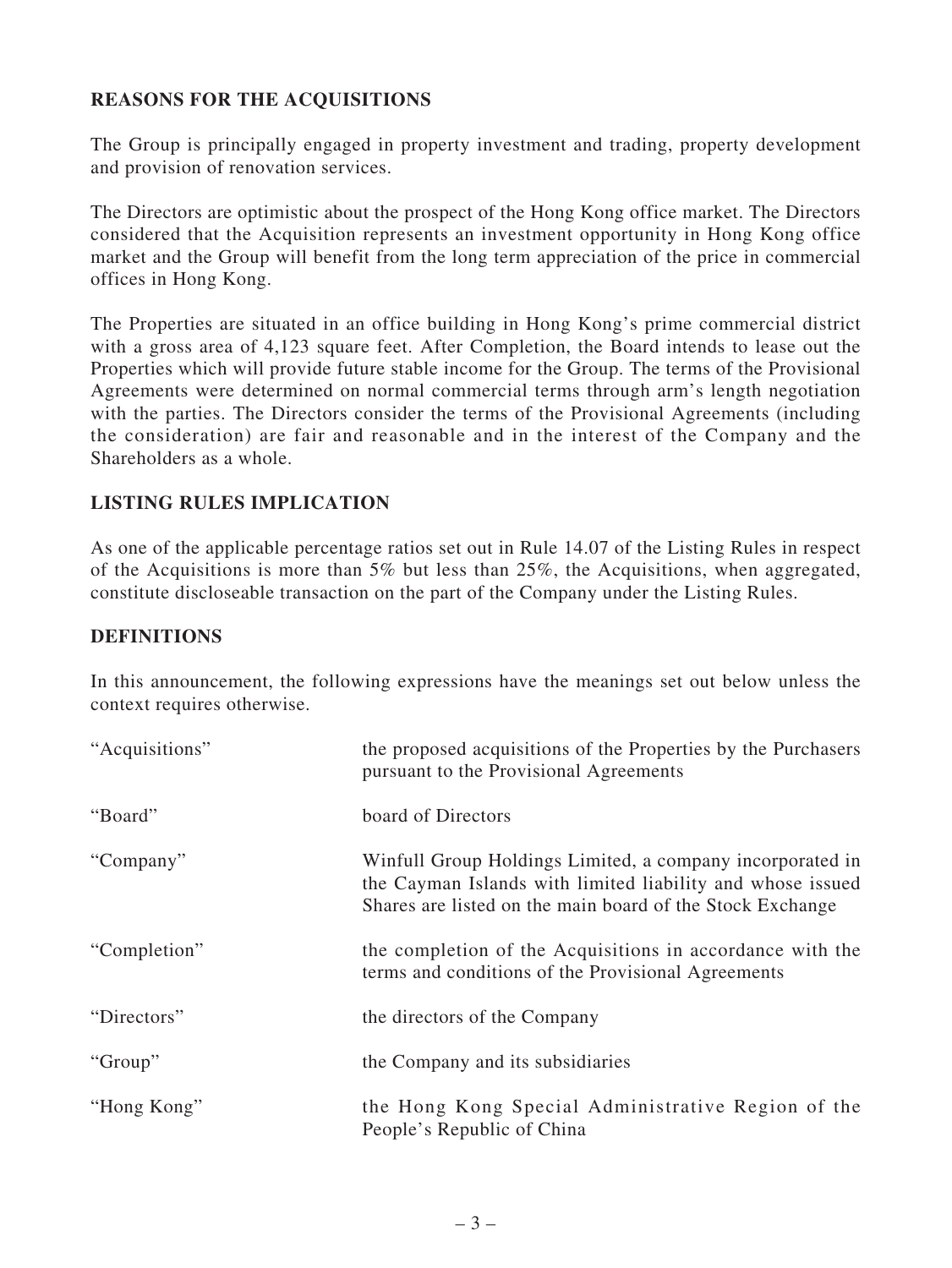| "Listing Rules"           | the Rules Governing the Listing of Securities on the Stock<br>Exchange                                                                                                     |
|---------------------------|----------------------------------------------------------------------------------------------------------------------------------------------------------------------------|
| "Properties"              | collectively, Property 1, Property 2 and Property 3                                                                                                                        |
| "Property 1"              | Office 1 on 30th Floor, Universal Trade Centre, No. 3<br>Arbuthnot Road, Hong Kong                                                                                         |
| "Property 2"              | Office 2 on 30th Floor, Universal Trade Centre, No. 3<br>Arbuthnot Road, Hong Kong                                                                                         |
| "Property 3"              | Office 3 on 30th Floor, Universal Trade Centre, No. 3<br>Arbuthnot Road, Hong Kong                                                                                         |
| "Provisional Agreement 1" | the provisional sale and purchase agreement dated 15 March<br>2017 and entered into between the Purchaser 1 and the<br>Vendor in relation to the acquisition of Property 1 |
| "Provisional Agreement 2" | the provisional sale and purchase agreement dated 15 March<br>2017 and entered into between the Purchaser 2 and the<br>Vendor in relation to the acquisition of Property 2 |
| "Provisional Agreement 3" | the provisional sale and purchase agreement dated 15 March<br>2017 and entered into between the Purchaser 3 and the<br>Vendor in relation to the acquisition of Property 3 |
| "Provisional Agreements"  | collectively, Provisional Agreement 1, Provisional<br>Agreement 2 and Provisional Agreement 3                                                                              |
| "Purchaser 1"             | Celestial Tower Limited, a company incorporated in the<br>British Virgin Islands with limited liability and a wholly-<br>owned subsidiary of the Company                   |
| "Purchaser 2"             | Just Central Limited, a company incorporated in the British<br>Virgin Islands with limited liability and a wholly-owned<br>subsidiary of the Company                       |
| "Purchaser 3"             | Coastal Talent Limited, a company incorporated in the<br>British Virgin Islands with limited liability and a wholly-<br>owned subsidiary of the Company                    |
| "Purchasers"              | collectively, Purchaser 1, Purchaser 2 and Purchaser 3                                                                                                                     |
| "Share $(s)$ "            | ordinary share(s) of $HK$0.01$ each in the share capital of the<br>Company                                                                                                 |
| "Shareholder(s)"          | holder(s) of the Shares                                                                                                                                                    |